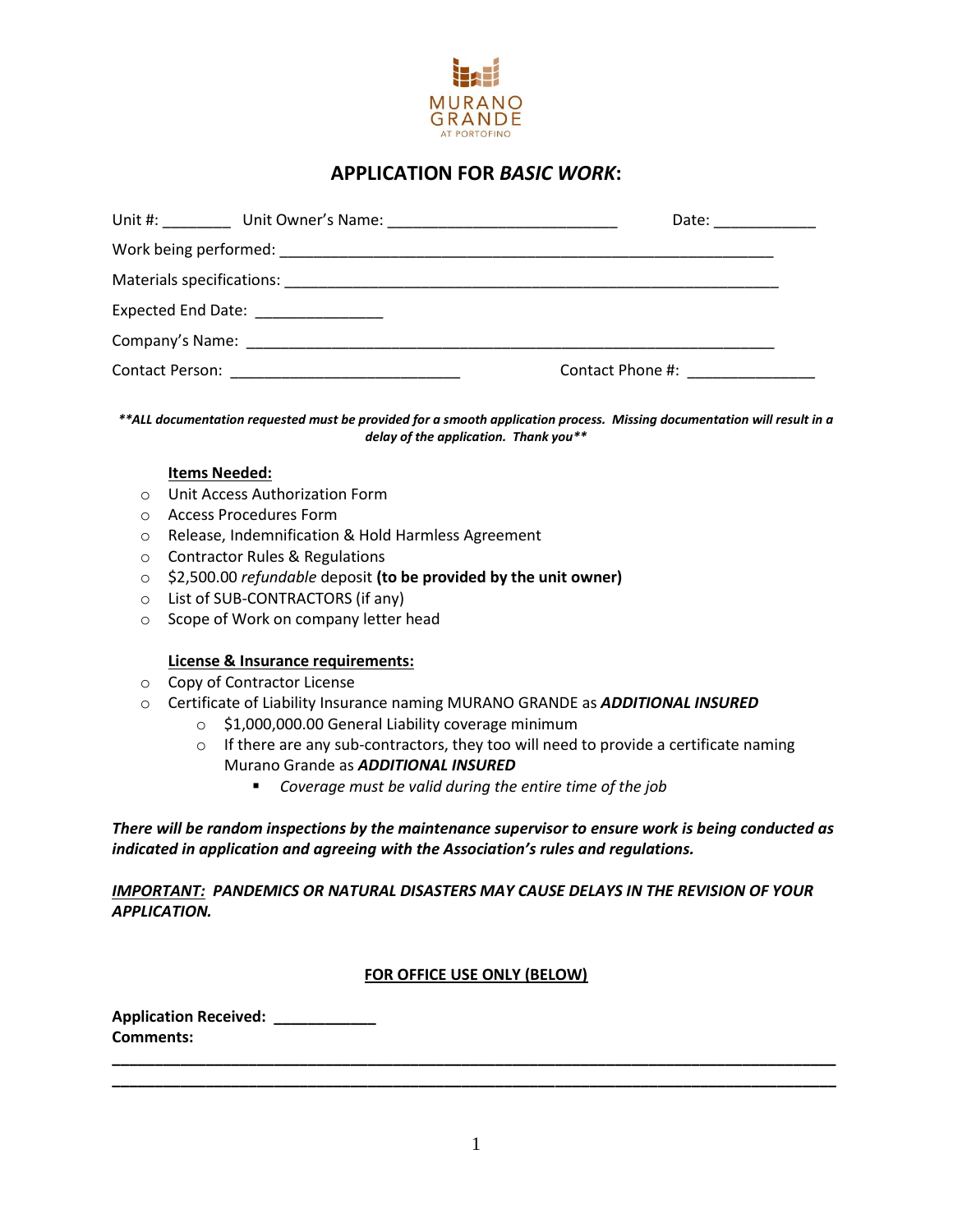#### **UNIT ACCESS AUTHORIZATION FORM**

Murano Grande at Portofino Condominium Association, Inc.

| Date:       |         |
|-------------|---------|
| Unit Owner: | Unit #: |

THIS IS TO AUTHORIZE AND REQUEST you to grant access to the above-described Unit in Murano Grande at Portofino Condominium to the person(s) named below.

In giving this authorization and request, the undersigned ACKNOWLEDGES AND AGREES:

a. Although the purpose(s) of the entry is stated below (for information only), you are not responsible to see to such purpose(s) being fulfilled nor for limiting access to the accomplishment of such purpose(s);

b. You are not responsible in any manner for supervising, observing or controlling the conduct of the person(s) to whom access and/or the key was given, and

c. The undersigned agrees to fully indemnify and hold harmless you and all of your officers, directors, members, employees and agents (including, without limitation, your Management and security companies and their officers, directors and employee(s) named below, whether in the Unit, the Common Elements of the Condominium or otherwise (such agreement to include all attorneys fee and court costs regardless or whether suit is brought or any appeal is taken therefrom).

NAMES OF PERSON(S) AUTHORIZED TO HAVE ACCESS:

NAME OF COMPANY (IF ANY):

PURPOSE(S) OF ACCESS (FOR INFORMATION ONLY):

INTENDENED TERMINATION DATE OF AUTHORIZATION:

The undersigned agrees to notify Management, in writing, of the termination of this authorization. You are entitled to assume that this authorization is in full force and effect until you actually forward a written notice of such termination.

\_\_\_\_\_\_\_\_\_\_\_\_\_\_\_\_\_\_\_\_\_\_\_\_\_\_\_\_\_\_\_\_\_\_\_\_\_\_\_\_\_\_\_\_\_\_\_\_\_\_\_\_\_\_\_\_\_\_\_\_\_\_\_\_\_\_\_\_\_\_\_\_\_\_\_\_\_\_ \_\_\_\_\_\_\_\_\_\_\_\_\_\_\_\_\_\_\_\_\_\_\_\_\_\_\_\_\_\_\_\_\_\_\_\_\_\_\_\_\_\_\_\_\_\_\_\_\_\_\_\_\_\_\_\_\_\_\_\_\_\_\_\_\_\_\_\_\_\_\_\_\_\_\_\_\_\_

\_\_\_\_\_\_\_\_\_\_\_\_\_\_\_\_\_\_\_\_\_\_\_\_\_\_\_\_\_\_\_\_\_\_\_\_\_\_\_\_\_\_\_\_\_\_\_\_\_\_\_\_\_\_\_\_\_\_\_\_\_\_\_\_\_\_

\_\_\_\_\_\_\_\_\_\_\_\_\_\_\_\_\_\_\_\_\_\_\_\_\_\_\_\_\_\_\_\_\_\_\_\_\_\_\_\_\_\_\_\_\_\_\_\_\_\_\_\_\_\_\_\_\_\_\_\_\_\_\_\_\_\_\_\_\_\_\_\_ \_\_\_\_\_\_\_\_\_\_\_\_\_\_\_\_\_\_\_\_\_\_\_\_\_\_\_\_\_\_\_\_\_\_\_\_\_\_\_\_\_\_\_\_\_\_\_\_\_\_\_\_\_\_\_\_\_\_\_\_\_\_\_\_\_\_\_\_\_\_\_\_

\_\_\_\_\_\_\_\_\_\_\_\_\_\_\_\_\_\_\_\_\_\_\_\_\_\_\_\_\_\_\_\_\_\_\_\_\_\_\_\_\_\_\_\_\_\_\_\_\_\_\_\_\_\_\_\_\_\_\_\_\_\_\_\_\_\_\_\_\_

\_\_\_\_\_\_\_\_\_\_\_\_\_\_\_\_\_\_\_\_\_\_\_\_\_\_\_\_\_\_\_\_\_\_\_\_\_\_\_\_\_\_\_\_\_\_\_\_\_\_\_\_\_\_\_\_\_\_\_\_\_\_\_\_\_\_\_\_\_

\_\_\_\_\_\_\_\_\_\_\_\_\_\_\_\_\_\_\_\_\_\_\_\_\_\_\_\_\_\_\_\_\_\_\_\_\_\_\_\_\_\_\_\_\_\_\_\_\_\_\_\_\_\_\_\_\_\_\_\_\_\_\_\_\_\_\_\_\_

UNIT OWNER (S) Signature(s) on behalf of all owners of the Unit

Print Name(s) Date

Print Names(s) Date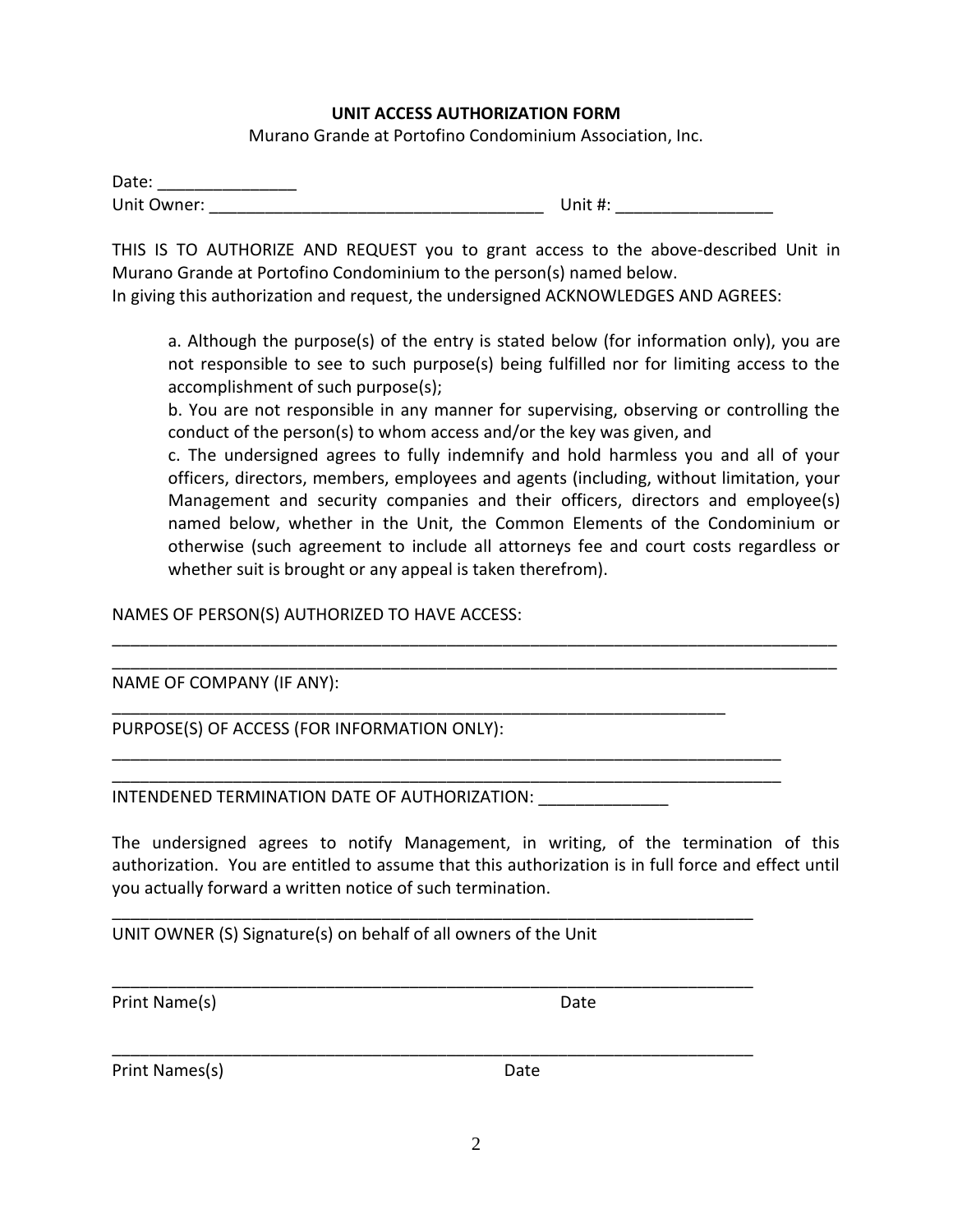#### **ACCESS PROCEDURES**

#### For MURANO GRANDE During Opening Period

In an effort to make life more pleasant and orderly for the residents during the completion of construction and the initial move-in period, we ask the unit owners and their contractors to abide by the following rules.

The unit owner is responsible to give the contractor a key to the unit and a key fob for the elevator. MURANO GRANDE personnel cannot operate the elevators, nor open or lock units for contractors.

The MURANO GRANDE Condominium Association, Inc. (the "Association") shall also not be responsible for any doors to units left unlocked by anybody, or for damage or loss to any units or their contents.

To the extent that an Association employee does in fact open a unit for someone at the request of an owner, or someone contracted by an owner, this is only done to assist the owner and does in no way imply that the Association assumes any liability.

All unit owners are responsible for any damage to the Association property or infraction of the Association Rules and Regulations by anybody contracted by them. Safety of persons and property is a very high concern for all.

Service Contractors will be provided with a designated area by the loading dock at the South side of the property to load and unload only. No parking will be provided to Service Contractors in the Association's property.

*All contractors and their workers must use the receiving entrance only.* Upon due authorization, the contractors will be issued photo ID badges. The photo ID badges are one-time use. Any worker encountered in the building without a valid badge will be escorted off the property. Repeated violation of these procedures can lead to barring the offender permanently from entering the property.

Usage of trash chutes is strictly prohibited and any contractor found using the chute will be escorted off the premises and denied future access. The offending contractor will be denied future access to the building and the unit owner will be responsible for any damage.

Print name – Owner/Contractor Unit number

\_\_\_\_\_\_\_\_\_\_\_\_\_\_\_\_\_\_\_\_\_\_\_\_\_\_\_\_\_ \_\_\_\_\_\_\_\_\_\_\_

\_\_\_\_\_\_\_\_\_\_\_\_\_\_\_\_\_\_\_\_\_\_\_\_\_\_\_\_\_ \_\_\_\_\_\_\_\_\_\_\_

Signature Date Date Date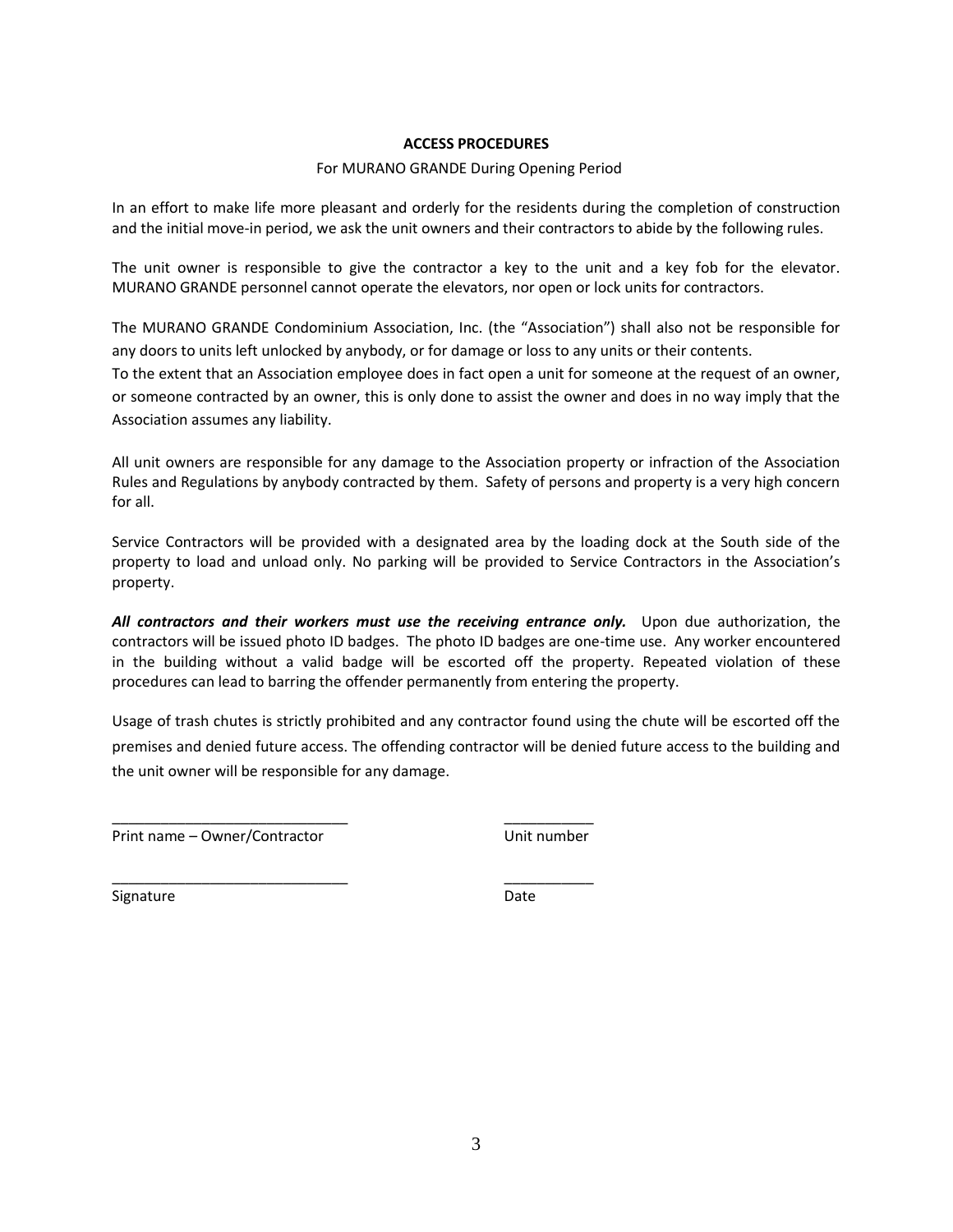#### **RELEASE, INDEMNIFICATION AND HOLD HARMLESS AGREEMENT**

Murano Grande at Portofino Condominium Association, Inc.

This Release, Indemnification and Hold Harmless Agreement ("Release") is executed this \_\_\_\_\_\_ day of , 20 by the undersigned Owner(s) or Lessee(s) of Unit located in the Murano Grande Condominium Association.

Whereas, the Association will permit the undersigned to engage contractors and vendors (including all those working by, through, or under them, the "Personnel") to perform work within the undersigned's unit subject to the terms and conditions set forth hereinafter. The contractor must submit a current certificate of insurance of general liability insurance with limits of at least \$1,000,000.00 and the MURANO GRANDE CONDOMINIUM ASSOCIATION, INC. as an "*additional named insured*", a current certificate of applicable Worker's Comp Insurance will be required and a copy of applicable licenses and required permits.

Now, Therefore, in consideration for being permitted the benefits of allowing the Personnel to perform work within the undersigned's Unit and other good and valuable consideration, the receipt and sufficiency of which are hereby acknowledged, the undersigned specifically agrees to the following:

The above recitals are true and correct and are incorporated herein by reference. The undersigned acknowledge that the Work performed by such Personnel within their Unit shall be at the undersigned's sole risk and the Association shall not have any responsibilities or liability for the Work performed by such Personnel and further acknowledge and agree that the Association has made no representations regarding the Personnel's ability or qualifications to perform the Work.

The undersigned acknowledges and agrees that the Work performed by such contractor or vendor within their Unit shall be at the undersigned's sole risk and the Association shall not have the responsibilities or liability for the work performed by such contractor or vendor and further acknowledge that the Association has made no representations regarding the contractor or vendor's ability or qualifications to perform the Work.

The undersigned (jointly and severally of more than one) hereby release, indemnify and hold harmless the Association and its directors, officers, agents and employees, lessees, guests and invitees and all members of the Associations from and against all claims, damages, losses and expenses including attorney's fees, at both the trial and appellate level, arising out of or resulting from the contractor or vendor's entry to the undersigned's Unit and the Work performed by, through or under them. This indemnification shall extend to all claims and damages, including consequential damages, losses and expenses attributable to bodily injury, death, and to damages, theft or injury to and destruction of real or personal property including loss of use resulting therefore arising out of or, resulting from the Work performed by the contractor or vendor and entry into the undersigned's Unit.

We have read this Release and understand and agree to all of its terms.

We execute it voluntarily and with full knowledge of its significance.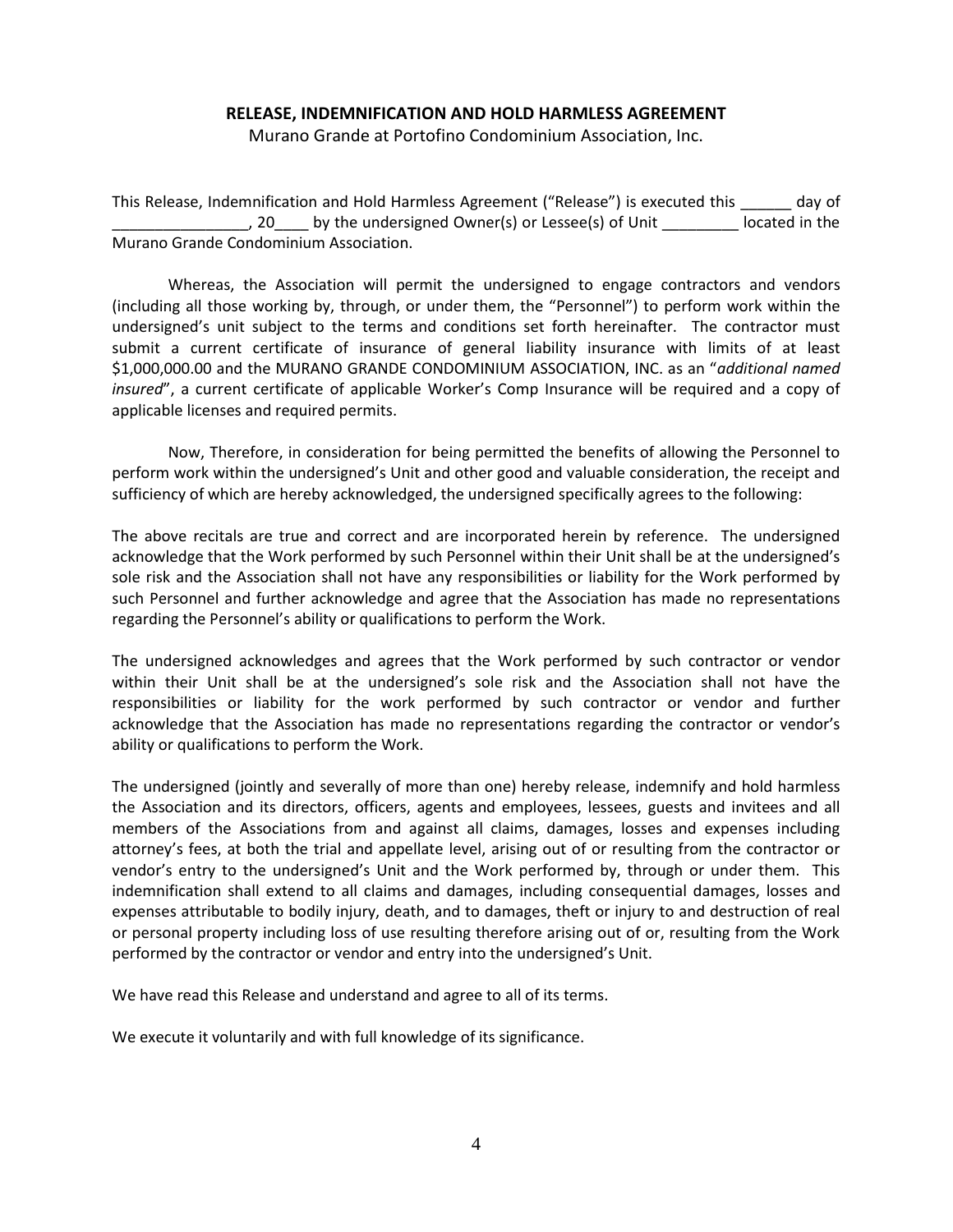IN WITNESS WHEREOF, The undersigned have executed this Release the day and year set forth above.

| Witnesses                                                               |      |        |                                                                                      | Owners/Lessees |  |  |     |      |      |          |
|-------------------------------------------------------------------------|------|--------|--------------------------------------------------------------------------------------|----------------|--|--|-----|------|------|----------|
|                                                                         |      |        |                                                                                      |                |  |  |     |      |      |          |
|                                                                         |      |        |                                                                                      |                |  |  |     |      |      |          |
| <b>STATE OF FLORIDA</b>                                                 |      |        |                                                                                      |                |  |  |     |      |      |          |
| MIAMI-DADE COUNTY                                                       |      |        |                                                                                      |                |  |  |     |      |      |          |
| The foregoing instrument was acknowledged before me this _______ day of |      |        | and                                                                                  |                |  |  |     |      | , 20 | bv       |
| He/She/They                                                             | (who | is/are | personally known to me) (who<br>as identification) and (did) (did not) take an oath. |                |  |  | has | have |      | produced |
|                                                                         |      |        |                                                                                      |                |  |  |     |      |      |          |

\_\_\_\_\_\_\_\_\_\_\_\_\_\_\_\_\_\_\_\_\_\_\_\_\_ \_\_ Notary Signature My commission expires: \_\_\_\_\_\_\_\_\_\_\_\_\_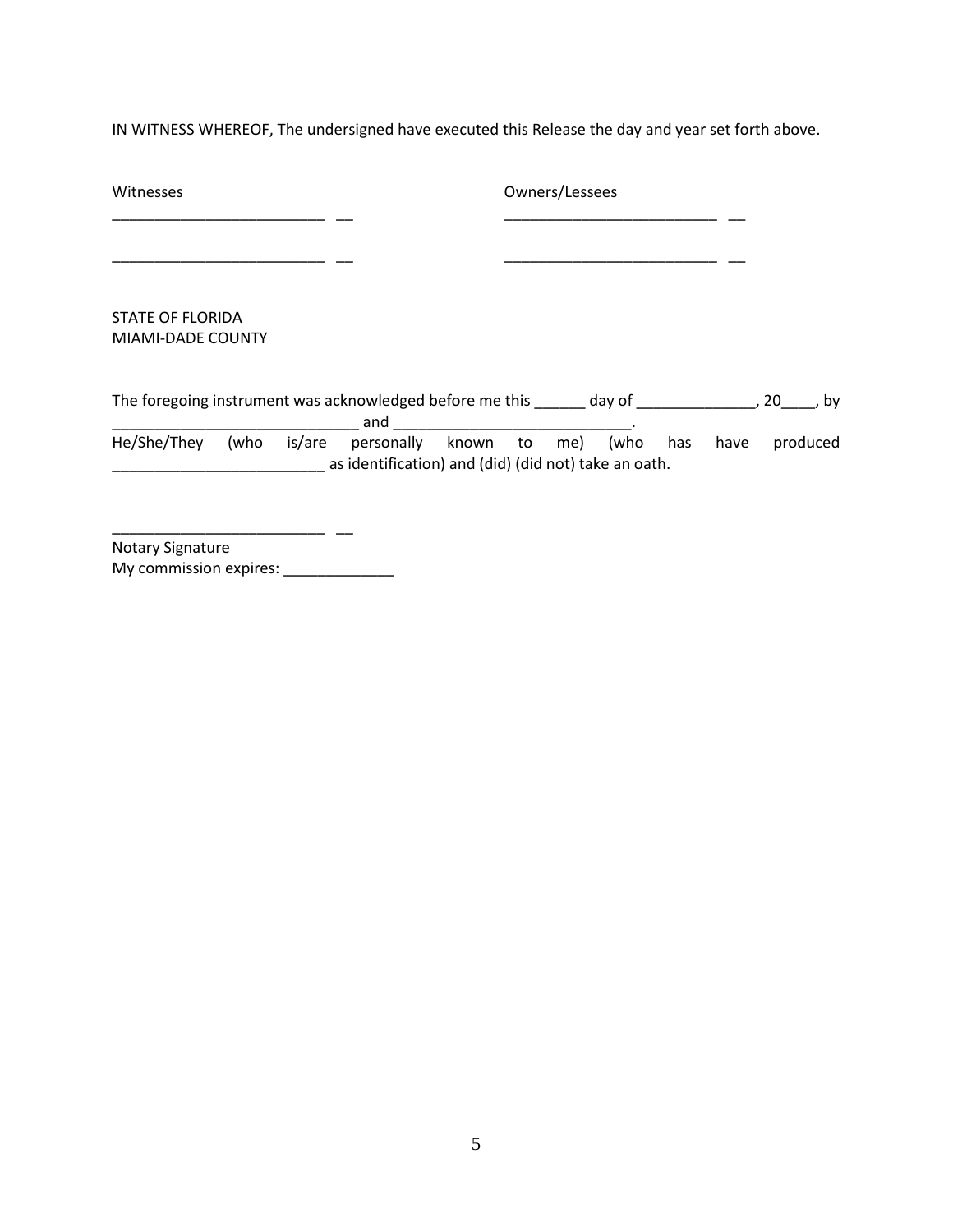### **CONTRACTOR RULES AND REGULATIONS**

Welcome to the Murano Grande

We are pleased that you have been selected to work on unit  $#$  are not is our goal to help you and the resident with a smooth delivery of your services. It is very important that everybody doing work at Murano Grande complies with the following Rules and Regulations in order to make everyone's experience as pleasant as possible.

### **HOURS OF OPERATION**

- 1. Contractor hours for all the building are 8:30 AM to 4:30 PM Monday through Friday. Latest time to be allowed in is 3:00 pm.
- 2. Demolition (jackhammering) can only take place on Tuesday, Wednesday, and Thursday between the hours of 10:00 am and 2:00 pm. Management must be notified at least 48 hours in advance to be able to notify the neighboring units.

# **ELEVATORS**

- 3. The Association does not reserve elevators for contractor work and/or deliveries. Elevators are used in a "first come, first serve" basis.
- 4. Contractors must use the designated (padded) elevators only.

# **INSURANCE**

- 5. All contractors must be licensed and insured.
- 6. You must provide a certificate of insurance for each unit that you work on.

# **TURNAROUND TIME FOR CONDOMINIUM APPROVAL AND QUESTIONS**

- 7. Letters of Approval from the Condo Association will be issued after all paper work has been submitted, 3 business days for flooring work, and 5 business days for architectural modifications.
- 8. All questions regarding construction work must be addressed to the Management Office, 305.604.5212 or office@muranogrande.info.

### **PERMITS**

- 9. Permits are required for flooring, plumbing, electrical work and demolition. For information on pulling a permit at the City of Miami Beach call: (305) 673-7610.
- 10. To pull a permit at the City of Miami Beach, it is required to present a Letter of Recordation and a copy of the Warranty Deed. The letter is provided by the unit owner's closing agent.

### **RECEIVING DOCK, ACCESS & PARKING PROCEDURES**

- 11. All contractors must register in the receiving area.
- 12. A contractor who is not listed on the unit access authorization form will be denied access.
- 13. Murano Grande Management will not open unit for contractors, unit owner must provide key and fob.
- 14. Contractors and workmen must follow parking procedures as directed by Murano Grande staff. *Until further notice, the building cannot provide parking for contractors; they need to unload their materials in the receiving area and find parking in the street.*